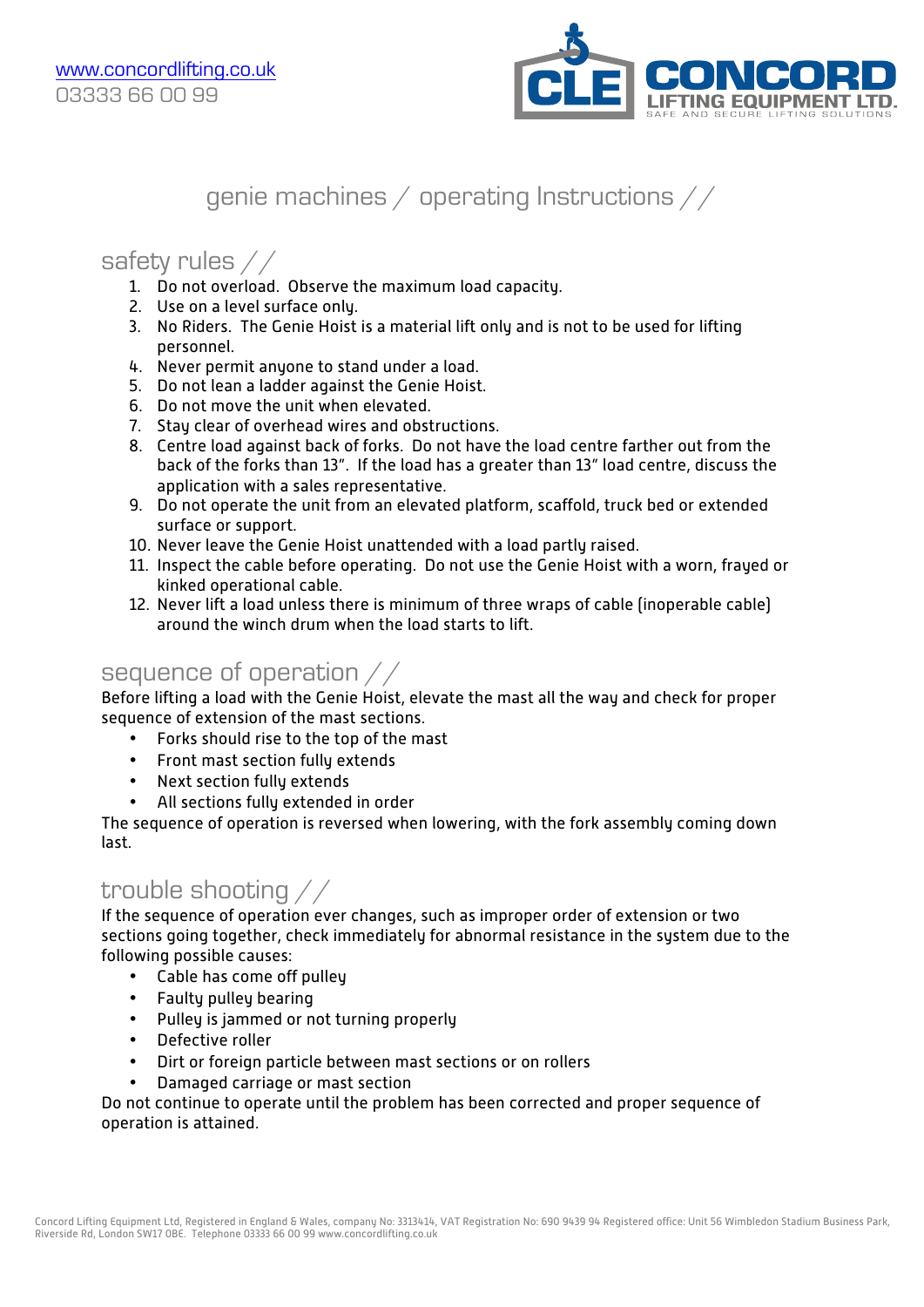

# manual Lift for construction and industrial applications //

The Genie Superlift Advantage is a package of options you select to design the Superlift you need and want and you get value for money. The models are compact and allows lifting and maneuvers in congested work areas with ease. Choose-

- Base and mast-either standard with 5 different heights-or Straddle base with 3 different lifting heights.
- Winch-one or two speed
- The load handling attachments you need.

The field-proven design ensures durability and dependability. The welded steel base provides extra support and stabilizers are standard on 20 and 25ft models. There are no loose parts and used for thousands of general and industry purposes.

standard features //

- Patented telescoping mast system.
- Heavy-duty design for compactness, safety, strength and rigidity.
- Quick step requires no tools and is ready to work in seconds and easy to load
- Compact design-legs fold up for easy storage.
- In stored position, the roller wheels allow unit to be pushed around.
- Rolls through standard single doorways







Concord Lifting Equipment Ltd, Registered in England & Wales, company No: 3313414, VAT Registration No: 690 9439 94 Registered office: Unit 56 Wimbledon Stadium Business Park, Riverside Rd, London SW17 0BE. Telephone 03333 66 00 99 www.concordlifting.co.uk